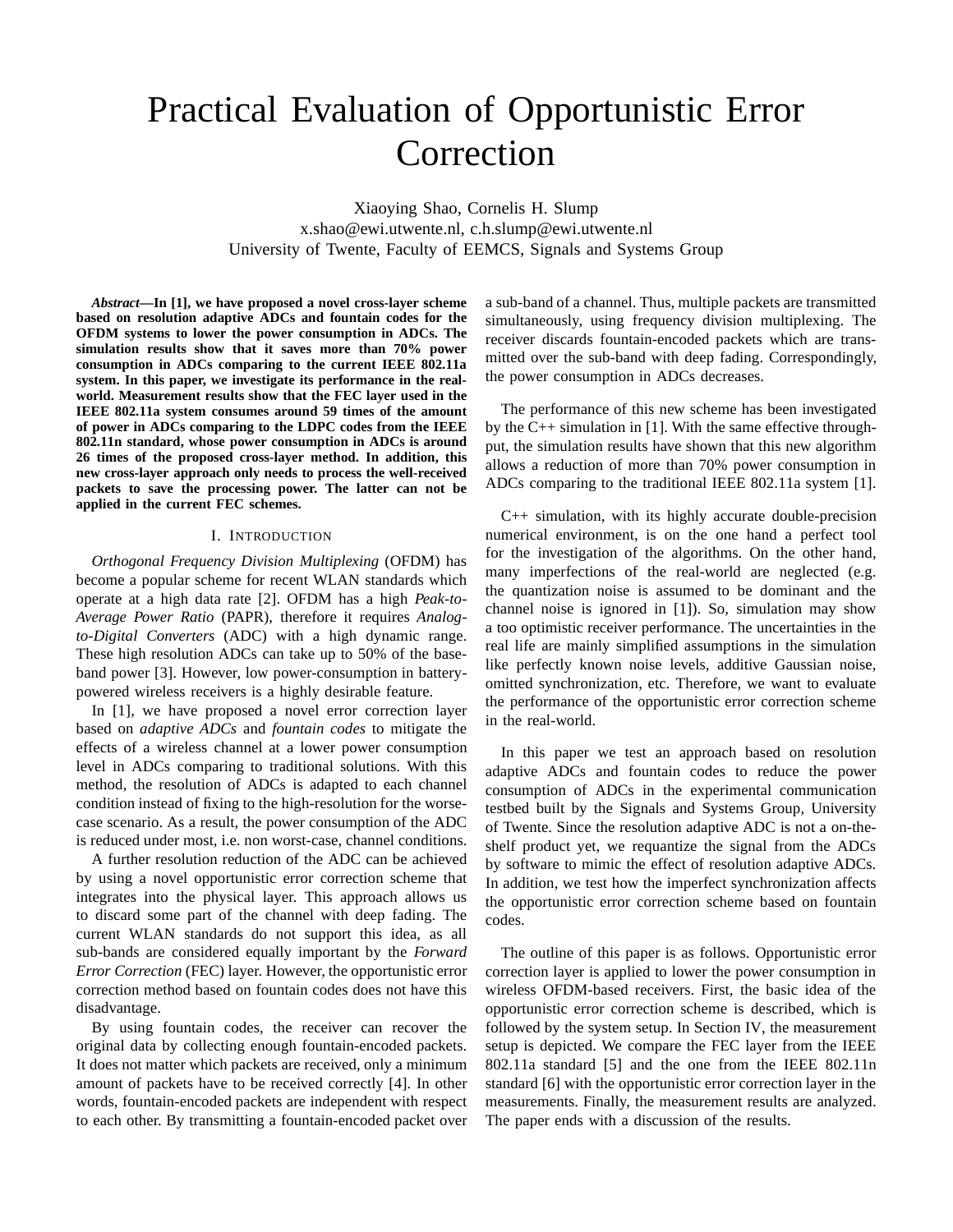#### II. OPPORTUNISTIC ERROR CORRECTION

Opportunistic error correction is based on fountain codes. In this paper, we use a kind of fountain codes, i.e. *Luby Transform* (LT) codes [7] in the proposed error correction layer. Other fountain codes (e.g. Raptor codes [8]) can also be applied.

Consider a block of size K packets  $s_1, s_2, \cdots, s_K$  to be encoded by a fountain code. A packet has  $m$  bits and considered a unit. At each clock cycle, labeled by  $n$ , one fountain-encoded packet is generated by selecting a set of source packets randomly and computing the bitwise sum (XOR) of these source packets [4]. The fountain codes can supply an unlimited number of encoded packets based on  $s_1, s_2, \dots, s_K$ . In practical systems, only a fixed number of packets  $N$  is generated.

At the receiver side, enough packets are required for successful decoding. The required number of received packets N is slightly larger than the number of source packets  $K$  and is defined as:

$$
N = K(1 + \varepsilon) \tag{1}
$$

where  $\varepsilon$  is the percentage of extra packets and is called the overhead.

After receiving  $N$  packets, the receiver can recover the source packets by the *message-passing* algorithm [9] which has a linear decoding cost. We have shown that decoding the fountain codes using the message-passing algorithm combined with Gaussian elimination allows small block sizes, e.g.  $K =$ 500, with small overhead  $\varepsilon = 3\%$  in [1]. Small block sizes are needed to keep the decoding delay low, which is important in real-time applications such as WLAN applications.

Fountain codes are designed for *Erasure Channels*. However, wireless channels are noisy fading channels, not erasure channels. In practical systems, fountain codes are used in combination with other error correction algorithms to convert the noisy channels into erasure channels, often *Low-Density Parity-Check* (LDPC) codes [9]. In this paper, LDPC codes are used together with a *Cyclic Redundancy Check* (CRC) to make the wireless channel behave like an erasure channel.

Our FEC encoding scheme is performed in the following order. First, a fountain-encoded packet is created. Then, the CRC is added. Finally, the packet is encoded by the LDPC code.

At the receiver, each fountain-encoded packet is first LDPC decoded if its energy is above or equal to a threshold (i.e. corresponding to BER  $\leq 10^{-5}$ ). The threshold is determined by the channel energy, the channel noise and the quantization noise. So, the resolution of ADCs (i.e. the quantization noise) can affect the threshold in a given channel. If the system allows packets from the low-energy channel to be lost, the required resolution of ADCs can be reduced.

The received packet is discarded if its energy is below the threshold. If the LDPC decoding fails, the received packet is discarded as well. If the LDPC decoding succeeds, the CRC is used to identify any errors undetected by the LDPC codes. If the CRC decoder detects an error, the receiver assumes that the





Fig. 2. System model of opportunistic error correction layer: transmitter (top) and receiver (bottom).

whole packet has been lost. Once the receiver gets  $N$  surviving fountain-encoded packets, it starts to recover the source data.

### III. SYSTEM SETUP

The opportunistic error correction layer is based on resolution adaptive ADCs and fountain codes. This proposed cross layer can be applied in the OFDM system. In this paper, we evaluate its performance in the testbed, as shown in Fig. 1. It is assembled as a cascade of the following modules: PC, DAC, RF up-converter, power amplifier, antenna, and the reverse chain for the receiver. In the receiver, there is no power amplifier and band-pass RF filter before the down-converter but a low-pass baseband filter before the AD converter to remove the aliasing.

#### *A. The Transmitter*

The data is generated offline in C++. The generation consists of the random source bits selection, the FEC encoding and digital modulation. Any FEC scheme and digital modulation can be applied. The FEC layer in the current IEEE 802.11a system is based on *Rate Compatible Punctured Codes* (RCPC). RCPC has a good performance for random bit errors. An interleaver is used to mitigate the burst errors. Although this solution works well in practical systems, it is not optimal. First, because packets that have encountered a low-energy channel are still processed by the decoders. It will waste processing power. In addition, the error correction layer is based on worst case scenarios. This means that for most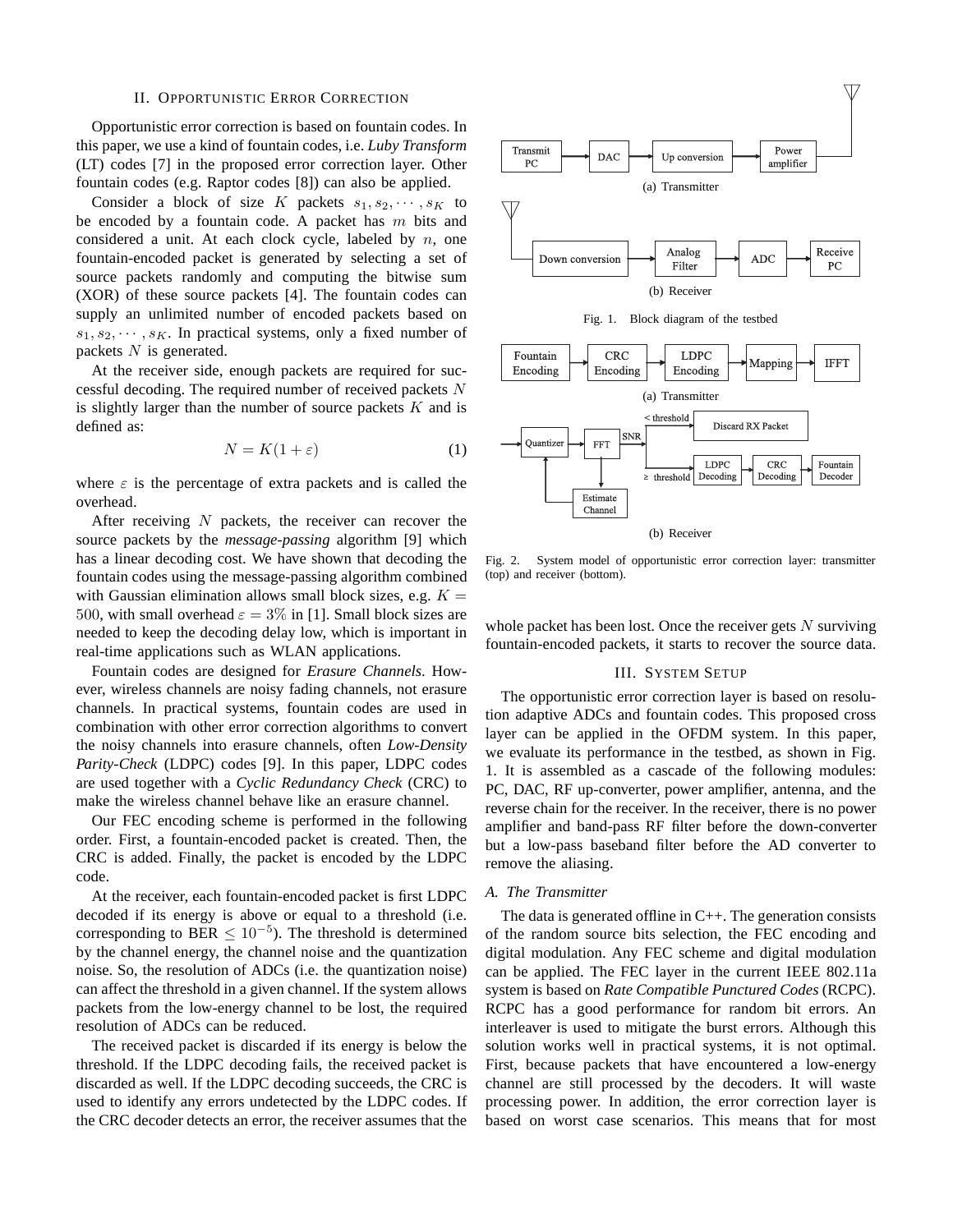packets, the code rate and hence capacity can be increased. Furthermore, the resolution of the applied ADCs is fixed for IEEE 802.11a receivers, which is designed for worst case conditions. However, worse case condition does not always happen.

In Fig.  $2(a)$ , the opportunistic error correction scheme is depicted to reduce the power consumption in ADCs. The key idea is to generate additional packets by the fountain encoder. First, a block of source bits are divided into a set of packets and encoded by the fountain encoder. Then, a CRC checksum is added to each fountain-encoded packet, and LDPC encoding is applied. On each sub-carrier, a fountain-encoded packet is transmitted. Thus, multiple packets are transmitted simultaneously, using frequency division multiplexing.

The generated data is stored in a file. A server software in the transmit PC uploads the file to the Adlink PCI-7300A board<sup>1</sup> which transmits the data to DAC  $(AD9761)^2$  via the FPGA board. After the DAC, the baseband analog signal is upconverted to 2.3 GHz by a Quadrature Modulator  $(AD8346)^3$ and transmitted using a conical skirt monopole antenna.

## *B. The Receiver*

The reverse process takes place in the receiver. The received RF signal is first downconverted by a Quadrature Demodulator  $(AD8347)^4$ , then pass the 8-th order low-pass Butterworth analog filter to remove the aliasing. The baseband analog signal is quantized by the ADC  $(AD9238)^5$  and stored in the receive PC via the Adlink PCI board.

The received data is processed offline in C++. The receiver should synchronize with the transmitter and estimate the channel using the preambles and the pilots, which are defined in [5]. Timing and frequency synchronization is done by the Schmidl & Cox algorithm [10] and the channel is estimated by the *zero forcing* algorithm. With the estimated channel information, the resolution of the adaptive ADC can be reduced to the minimum for each channel realization. In addition, the *residual carrier frequency offset* is estimated by the four pilots in each OFDM symbol.

After the synchronization and the channel estimation, decoding can start. Fig. 2(b) depicts the opportunistic error correction decoding scheme. With the estimated channel knowledge, the SNR of each sub-carrier can be derived. If the SNR of the sub-carrier is equal to or above the threshold, the received fountain-encoded packet will go through LDPC decoding, otherwise it will be discarded. This means that the receiver is allowed to discard low-energy sub-carrier (i.e. packets) to lower the dynamic range of the ADC and hence the receiver is allowed to discard the erroneous packets. As only packets with a high SNR are processed by the receiver, this will not happen often. When the receiver collects enough fountain-encoded packets, it starts to recover the source data.



Fig. 3. Measurement Setup: antennas are 0.9 m above the concrete floor. The measurements are done in the corridor of the Signals and Systems Group. The receiver is positioned at left/right side of the corridor (i.e. the cross positions) and the transmitter is at the gray part as shown in the figure. The room contains one coffee machine, one garbage bin and one glass cabin.

#### IV. MEASUREMENTS

Measurements are carried out in the corridor of the Signal and Systems Group, located at the 9th floor of Building Hogekamp in University of Twente, the Netherlands. The measurement setup is shown in Fig. 3. The transmitter (TX) was positioned in an open place in front of the elevator (i.e. the gray area in Fig. 3), while the receiver antenna (RX) was in the left/right side of the corridor (i.e. the cross positions in Fig. 3). The transmit antenna was moved arbitrarily in the gray area of Fig. 3. 56 measurements were done in this scenario with a non-line-of-sight situation. The average transmitting power is around -38 dBm and the distance between the transmitter and the receiver is around  $7 \sim 25$  meters. The measurements were conducted at 2.3 GHz carrier frequency and 20 MHz bandwidth.

In order to investigate whether the opportunistic error correction layer performs better than the other FEC layers in the real-world, the following FEC layers are compared in the measurements:

- FEC I: convolutional codes  $(R = \frac{1}{2})$  with interleaving defined in the IEEE 802.11a standard.
- FEC II: the (324,648) LDPC code from the IEEE 802.11n standard.
- FEC III: the opportunistic error correction layer based on fountain codes.

In  $[1]$ , these FEC schemes have been compared in the C++ simulation. In the simulation, they can be compared by using the same source bits. Different channel bits can go through the same random frequency selective channels. However, it does not apply in the real environment. The wireless channel is time-variant even when the transmitter and the receiver are stationary (e.g. the moving of elevator with the closed door can affect the channel). Hence, we should compare them by using the same channel bits.

<sup>1</sup>ADLINK, 80 MB/s High-Speed 32-CH Digital I/O PCI Card

<sup>2</sup>Analog Devices, 10-Bit, 40 MSPS, dual Transmit D/A Converter.

<sup>3</sup>Analog Devices, 2.5 GHz Direct Conversion Quadrature Modulator.

<sup>4</sup>Analog Devices, 800 MHz to 2.7 GHz RF/IF Quadrature Demodulator

<sup>5</sup>Analog Devices, Dual 12-Bit, 20/40/65 MSPS, 3V A/D Converter.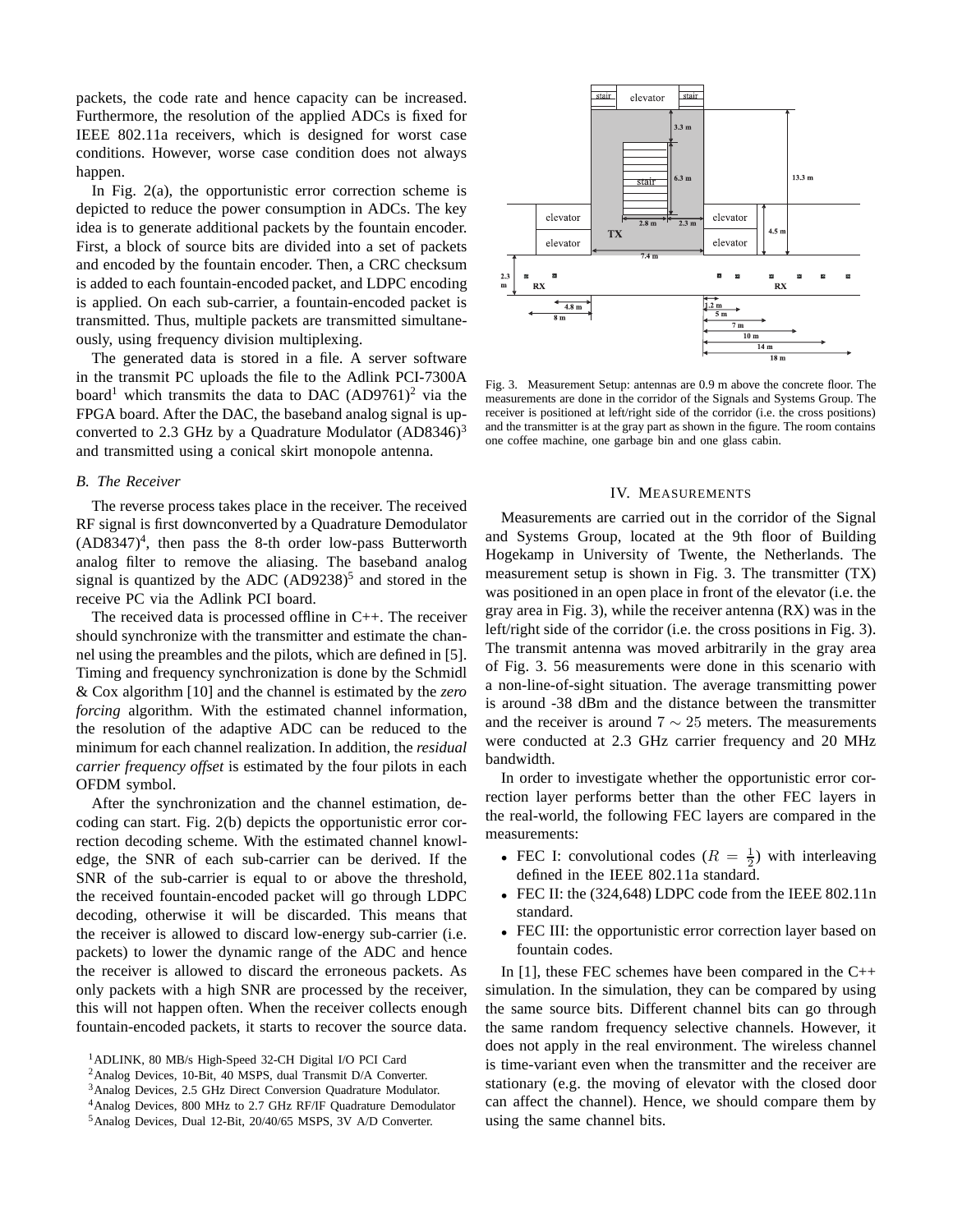Because not every stream of random bits is a codeword of a certain coding scheme, it is not possible to derive its corresponding source bits from any sequence of random bits, especially for the case of FEC I and FEC III. Fortunately, the decoding of FEC II is based on the parity check matrix. Any stream of random bits can have its unique sequence of source bits with its corresponding syndrome matrix. The receiver can decode the received data based both on the parity check matrix and the syndrome matrix. So, FEC I can use the same channel bits with FEC II, same for FEC II and FEC III. In such case, they can be compared under the same channel condition (i.e. channel fading, channel noise and the distortion caused by the hardware.). During the measurements, both sequences of channel bits are transmitted in one burst (i.e. 2 blocks) in order to have their channels as similar as possible.

In the measurements, we transmit more than 300 blocks of source packets over the air. Each block consists of 88200 source bits. The source bits are encoded by FEC I and III, respectively. The encoded bits are shared with FEC II as just explained. Afterwards, they are mapped into QAM-16 symbols before the OFDM modulation.

FEC I, II and III are compared with the same effective throughput (i.e.  $10\%$  packet loss). One packet is 54 Bytes<sup>6</sup>, so 10% packet loss is equivalent to a BER of  $2.3 \times 10^{-4}$ . For FEC I and II, the lost packets will be retransmitted. For FEC III, fountain codes replaces the retransmission protocol. With FEC III, each burst is encoded by a LT code (with parameters  $c = 0.03$ ,  $\sigma = 0.3$ ) and decoded by the messagepassing algorithm and Gaussian elimination together. From [1], we know that 3% overhead is required to recover the source packets successfully. To each fountain-encoded packet, a 7-bit CRC is added before the (175,255) LDPC encoder is applied. Since the effective code rate in our measurements is  $0.5 \times 0.9 = 0.45$ , we can lose around  $30\%$ <sup>7</sup> of the total transmitted packets in FEC III.

At present, there is no feedback channel in our testbed. No retransmission can occur, so we use the corresponding BER value for the 10% packet loss in FEC I and II. In addition, the modulation scheme is fixed to QAM-16 in our measurements. Each measurement corresponds to the fixed position of the transmitter and the receiver. It is possible that some measurements might fail in decoding. If the received data per measurement has a BER lower than  $10^{-3}$  in FEC I and II, we assume that the measurement succeeds otherwise we assume it fails. For the case of FEC III, if the packet loss is more than 30% as expected, we assume that the measurement fails.

#### V. RESULTS

In total, 56 measurements have been done. There are 6 blocks of data transmitted over each measurement: 3 blocks for FEC I and II and 3 blocks for FEC II and III. Not every

6 a common used value.



Fig. 4. Statistical analysis of the measurement data for FEC I (top) and FEC II (bottom). By using FEC I, 55% of measurements are failed, 11% of measurements require high-resolution ADCs and 34% of measurements can use resolution adaptive ADCs. For the case of FEC II, 36% of measurements are failed, 5% of measurements need high-resolution ADCs and 59% of measurements can use resolution adaptive ADCs.



Fig. 5. Comparison in the number of quantization bits between FEC I (top) and FEC II (bottom). Both FEC schemes succeed in 45% of measurements. In those measurements, high-resolution ADCs are only required by FEC I.

measurement succeeds in decoding. With FEC III, 68% of measurements succeed which is almost the same as FEC II (i.e. 66%). FEC I only has 45% of successful measurements and performs the worst comparing to FEC II and FEC III.

As mentioned earlier, the wireless channel is time-variant even when the transmitter and the receiver are placed at the same position. So, we are going to analyze the measurements for FEC I and II and the ones for FEC II and III separately.

## *A. FEC I vs. FEC II*

From Fig. 4, we can see that more measurements succeed in FEC II (i.e. 64%) than in FEC I (i.e. 45%). With FEC I, 11% of the measurements need high-resolution ADCs. For the

 $730\% \approx 1 - \frac{R}{R_1 \times R_2}$ , where R is the effective code rate (i.e. 0.45),  $R_1$ is the code rate of LT codes (i.e.  $\frac{1}{1.03} \approx 0.97$ ) and  $R_2$  is the code rate of the (175,255) LDPC code with 7-bit CRC (i.e.  $\frac{168}{255} \approx 0.66$ )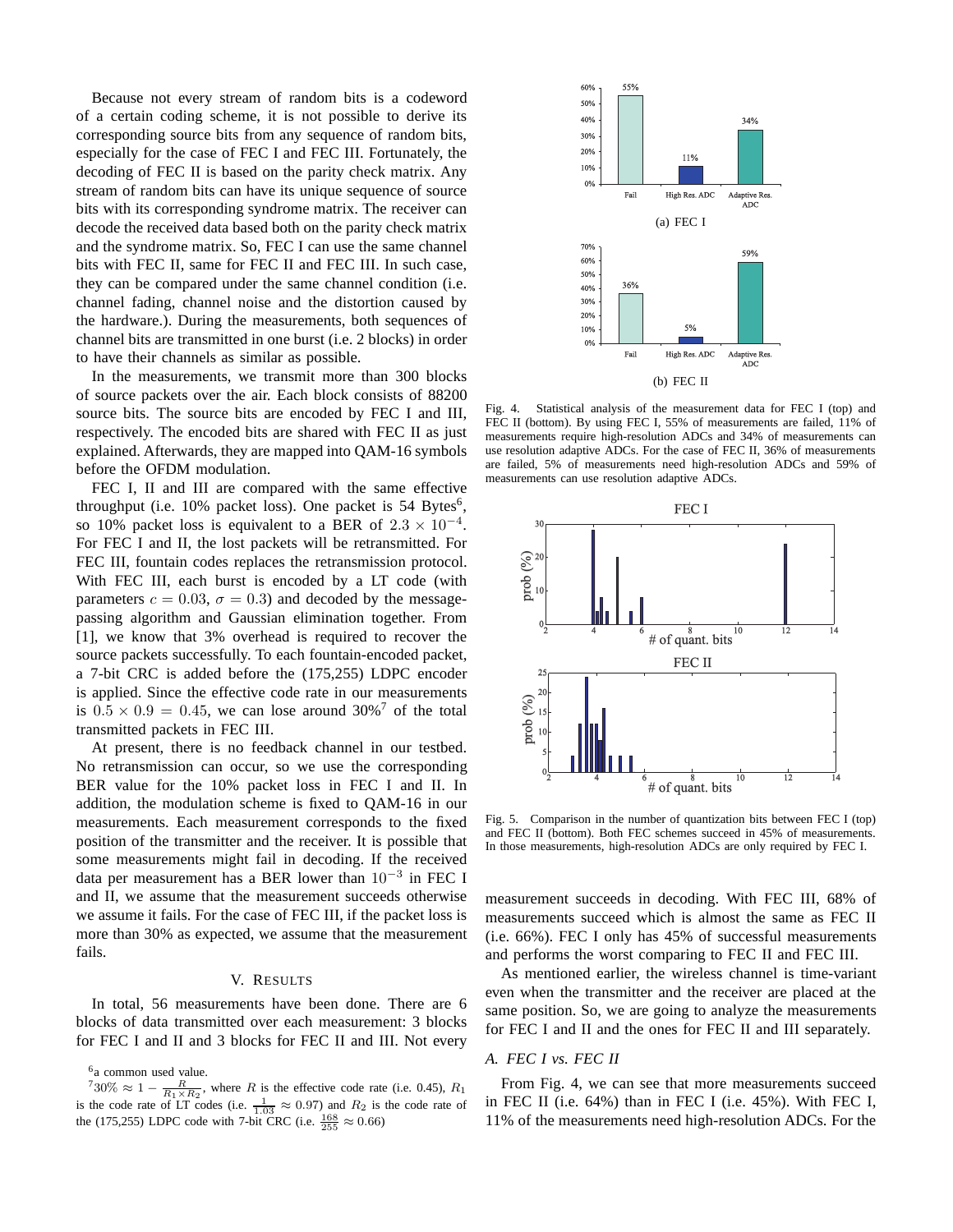

Fig. 6. Statistical analysis of the measurement data for FEC II (top) and FEC III (bottom). By using FEC II, 34% of measurements are failed, 16% of measurements require high-resolution ADCs and 50% of measurements can use resolution adaptive ADCs. For the case of FEC III, 32% of measurements are failed, no measurements need high-resolution ADCs and 68% of measurements can use resolution adaptive ADCs.

case of FEC II, only 5% of the measurements require highresolution ADCs.

The successful measurements in FEC I also succeed in FEC II. In those 45% measurements, the received data from ADC is first checked in the software whether they can be requantized by a lower resolution ADC comparing to the ADC in the testbed. If it allows, it will be requantized by a resolution adaptive ADC then decoded by FEC I and FEC II, respectively. With the minimum resolution for each case, the average BER is 3.07 × 10<sup>-4</sup> for FEC I and  $1.24 \times 10^{-4}$  for FEC II.

Fig. 5 shows that FEC I and II have different requirement for the minimum resolution of ADCs. In those 45% measurements, FEC II does not require high-resolution ADCs which are needed by FEC I. For a CMOS-integrated ADC, the power consumption scales linearly with the number of quantization levels [3]. On average, FEC I demands 1004 quantization levels but FEC II only needs 17 levels. Correspondingly, the power consumption in ADCs by using FEC I is around 59 times of that by using FEC II.

## *B. FEC II vs. FEC III*

Fig. 6 is the statistical analysis of the measurement data shared by FEC II and III. From this figure, we can see that FEC III has slightly more successful measurements (i.e. 68%) comparing to FEC II (i.e. 66%). In addition, the measurement data tells that high resolution ADCs are not necessary for FEC III once the measurement succeeds. However, it does not happen to FEC II. Around 25% of the successful measurements requires high-resolution ADCs (i.e. 12-bit ADC) by using FEC II.

Both FEC schemes only succeed in around 57% of the measurements. For those 57% successful measurements, the received digital data is first checked whether they can be



Fig. 7. Comparison in the number of quantization bits between FEC II (top) and FEC III (bottom). Both FEC schemes succeed in 57% of measurements. In those measurements, high-resolution ADCs are only required by FEC II.

requantized by a lower resolution ADC comparing to the one in the testbed. If possible, the received data will go through resolution adaptive ADCs in the C++ simulation and the lowest number of quantization bits will be found for each measurement data. With the minimum resolution for each scenario, FEC II has an average BER of  $2.4 \times 10^{-4}$  and FEC III is error free.

Fig. 7 shows the required number of quantization bits for FEC II and III in those 57% successful measurements. Around 12.5% of those successful measurements, high-resolution ADCs are needed in FEC II. The average number of quantization levels for FEC III is around 3.8% (i.e. 20 levels) of the case for FEC II (i.e. 528 levels). In other words, using FEC II consumes 26 times of power in ADCs comparing to FEC III.

From the measurement results, we find that FEC III works better than FEC II, especially in a channel with deep fading (i.e. the dynamic range of the channel is larger than 10 dB). The measurement results show that FEC II either needs highresolution ADCs or fails in the channel with deep fading. Although FEC III might also fail in those deep fading channels, the measurement data shows that it performs more efficient than FEC II.

Let us take one measurement as an example. In this measurement, both FEC II and III fail. Fig. 8 shows the estimated channel information of this measurement. As we can see, it has a dynamic range of more than 40 dB. With FEC II, around 89% of the encoded packets can not be decoded. With FEC III, about 65% of fountain-encoded packets are lost during the transmission. As mentioned earlier, we only allow 30% of fountain-encoded packets to be lost in order to recover the source data by fountain codes. So, FEC III also fails.

However, if we want to have reliable communication in such a channel without changing the mapping scheme and the code rate, we can retransmit the lost packets for FEC II and transmit